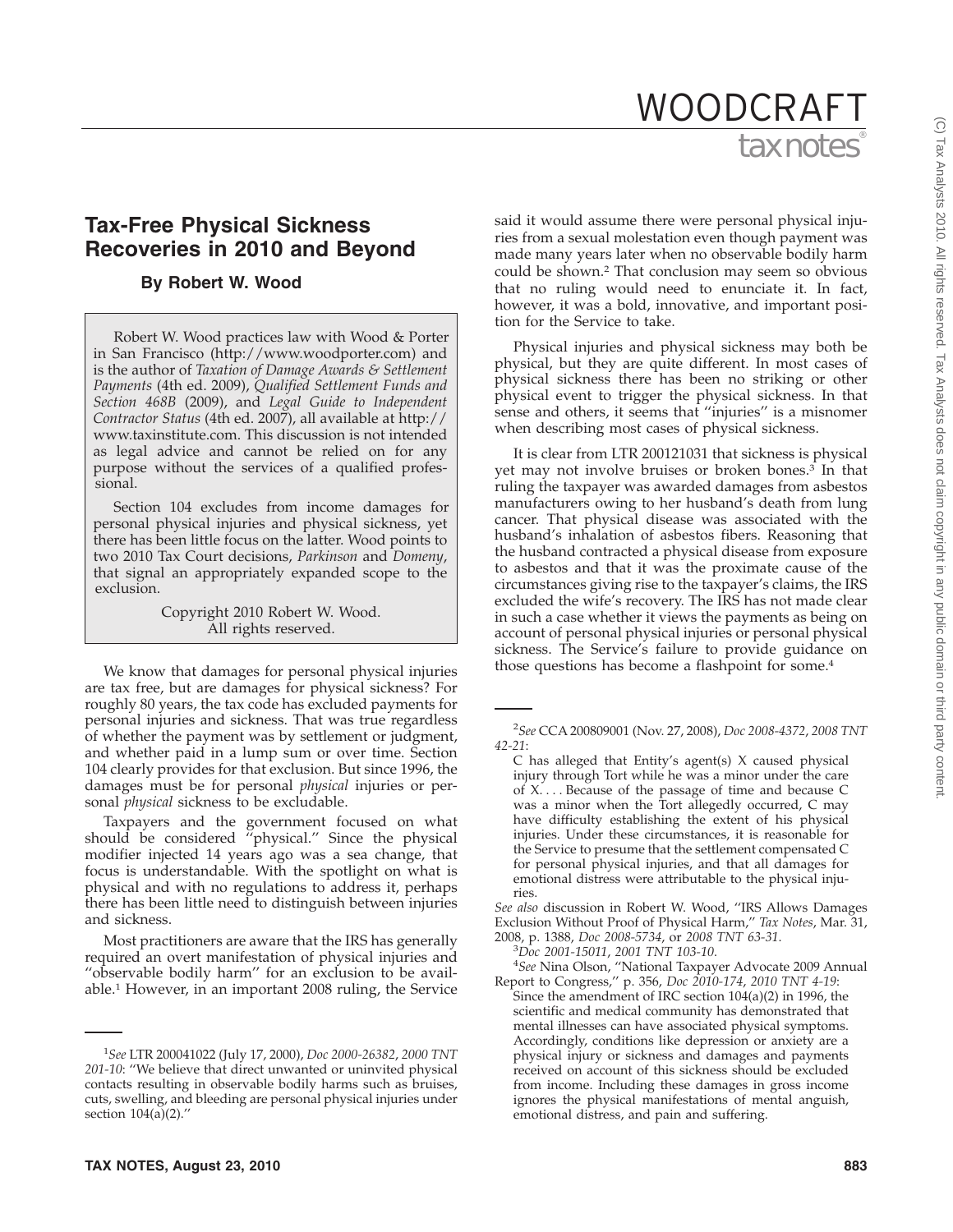#### **COMMENTARY / WOODCRAFT**

#### **Two New Cases**

Two cases decided in 2010 should sharpen our focus on physical sickness recoveries. In *Ronald W. Parkinson v. Commissioner*, <sup>5</sup> the taxpayer worked long hours under stressful conditions as the chief supervisor of a medical center's ultrasound and vascular lab. He suffered a heart attack while at work in 1998, and thereafter reduced his work week from 70 to 40 hours. In 2000 he took medical leave and never returned.

The taxpayer filed suit in federal district court under the Americans With Disabilities Act (ADA), claiming the medical center failed to accommodate his severe coronary artery disease. His suit included counts against two medical center employees for intentional infliction of emotional distress and invasion of privacy. The district court dismissed his ADA, intentional infliction, and invasion of privacy claims. Parkinson appealed to the Fourth Circuit, which affirmed. He then asked for Supreme Court review.

He also filed suit in Maryland state court claiming intentional infliction and invasion of privacy. The complaint alleged that the defendants' extreme and outrageous misconduct caused Parkinson to suffer another disabling heart attack at work, rendering him unable to work. The case settled for \$350,000 ''as noneconomic damages and not as wages or other income.'' It was paid in installments: \$250,000 in 2004, \$34,000 in 2005, and \$33,000 each in 2006 and 2007. The 2004, 2006, and 2007 payments were not before the court, nor was it clear how they were treated for tax purposes.

As to the \$34,000 payment in 2005, Parkinson argued the payment was for physical injuries and physical sickness brought on by extreme emotional distress. Unfortunately, the settlement agreement stated only that the payments were meant as ''noneconomic damages and not as wages or other income.'' The Tax Court considered the Maryland authorities about the meaning of ''noneconomic damages.''

Predictably, the IRS said this was an emotional distress recovery, pure and simple. The legislative history to section 104 makes clear that emotional distress is simply not a physical injury or physical sickness. Symptoms of emotional distress are not either.6 Physical symptoms of emotional distress might be physical, but they are not physical injuries or physical sickness. However, the Tax Court also considered significant the portion of the legislative history providing that damages received on account of emotional distress that are *attributable to* a physical injury or physical sickness are excludable.7

The Tax Court then addressed what is meant by a ''symptom,'' calling it ''subjective evidence of disease of a patient's condition.''8 In contrast a ''sign'' is evidence perceptible to the examining physician. But were the problems Parkinson experienced signs or symptoms?

Speaking for the Tax Court, Judge Thornton stated simply:

It would seem self-evident that a heart attack and its physical aftereffects constitute physical injury or sickness rather than mere subjective sensations or symptoms of emotional distress. Indeed, at trial respondent's counsel conceded that the petitioner did ''suffer some physical injury,'' stating that he ''suffered several heart attacks.'' Respondent contends, however, that petitioner received no amount of the settlement payment on account of his asserted physical injuries or sickness because ''his causes of action did not reflect that assertion.'' Clearly, however, petitioner's state court complaint did reflect, extensively, his assertions of physical injuries and sickness.9

The Tax Court even went so far as to say that the IRS was wrong that one can never have physical injury or physical sickness in a case brought under the tort of intentional infliction of emotional distress. The court referred to Maryland authorities and the *Restatement of Torts*, noting that intentional infliction of emotional distress can result in bodily harm.

#### **Wordsmithing**

Few tax lawyers reading *Parkinson* would be satisfied with the language of the settlement agreement. Surely no tax lawyer was involved in drafting it! Had a tax lawyer been involved, he doubtlessly would have included language using the ''on account of personal injury/ physical sickness'' language, perhaps even stating, ''and therefore excludable under section 104 of the Internal Revenue Code.''

A statement that a payment is for ''noneconomic damages'' is not very specific and hardly invokes the section 104 exclusion. Yet the Tax Court dug deep to smooth over that sizable flub. The court noted that the intent of the payer is important. Even with a general release, the settlement payment would be excludable if the medical center intended it to compensate Parkinson for his alleged physical injuries or physical sickness. But did it here?

The Tax Court thought so. Parkinson's physical injuries were the overriding focus of his state court complaint, leading the Tax Court to conclude: ''We have no doubt that those physical injuries figured prominently among the 'noneconomic damages' for which the settlement payment was made.''10

Nonetheless, the Tax Court said that Parkinson had not established that this settlement payment was *only* for physical injuries or physical sickness. After all, Parkinson's state court complaint included claims for psychological injuries, too. The court said that those claims of

<sup>&</sup>lt;sup>5</sup>T.C. Memo. 2010-142*, Doc 2010-14364, 2010 TNT 124-12.*<br><sup>6</sup>See House Conference Report 104-737 p. 301, pote 56 (199

*See* House Conference Report 104-737, p. 301, note 56 (1996): ''It is intended that the term emotional distress includes symptoms (e.g., insomnia, headaches, stomach disorders) which may result from such emotional distress."

*Id.* at 301: ''Because all damages received on account of physical injury or physical sickness are excludable from gross income, the exclusion from gross income applies to any damages received based on a claim of emotional distress that is attributable to a physical injury or physical sickness.''

<sup>8</sup> *See Sloane-Dorland Annotated Medical-Legal Dictionary* 496 (sup. 1992).

*Parkinson*, T.C. Memo. 2010-142. <sup>10</sup>*Id.*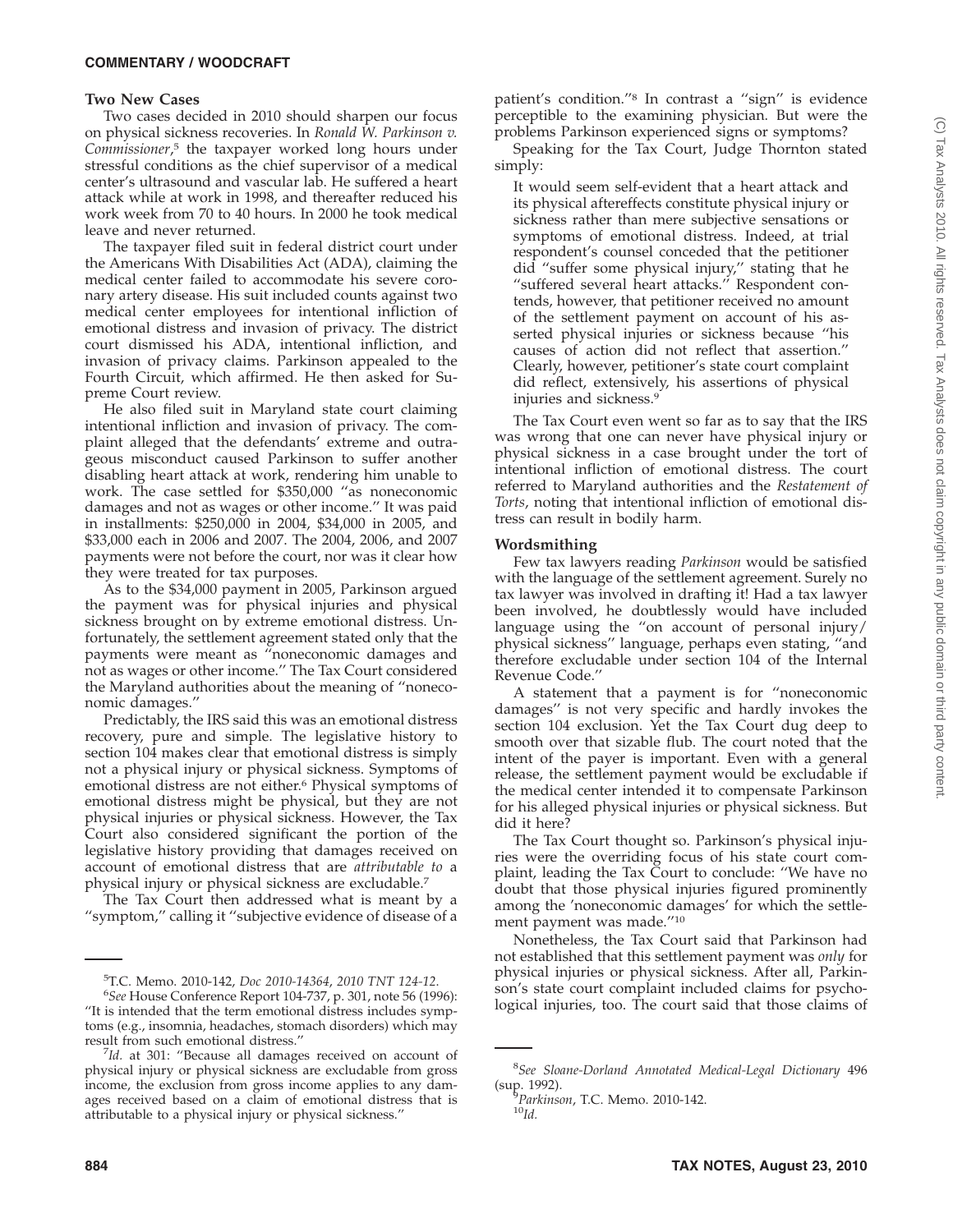psychological injury seemed less fully described in the complaint than the claims for physical injuries. That may have suggested that the physical part of the case and the resulting damages were stronger.

Finding no clear guidance, the Tax Court took the Solomonic approach: 50/50. It had to allocate the payment based on the best evidence available, and there wasn't much. Splitting the baby, the court held that one half of the settlement payment was made on account of Parkinson's emotional distress, and the other was on account of his personal physical injuries and physical sickness.

#### **Important Lessons**

One can read the *Parkinson* case as either a glass half-full or a glass half-empty. To me, *Parkinson* is decidedly half-full if not full to the brim. I say this because:

1. The settlement agreement was very poorly drafted. It was not specific either about the nature of the intended payment or its tax treatment, much less saying anything about tax reporting! We are again reminded that we must be vigilant in settlement agreements.

2. Parkinson's underlying lawsuit was primarily about intentional infliction of emotional distress. Lawsuits for emotional distress traditionally produce taxable damages, no matter what. That is apparently changing, and that is big news indeed.

3. There was little actual evidence (at least reflected in the Tax Court opinion) that medical testimony linked Parkinson's condition to the actions of the employer. Still, the court took a broad view of what was going on in the underlying suit and didn't hold Parkinson's feet to the fire. That is a significant taxpayer victory.

Can one discern the line between physical manifestations (or mere symptoms) of emotional distress and signs that cause the physical injuries or physical sickness itself? It can be a thin, even rhetorical, line. The key to that line in the sand is the 1996 act's legislative history, which disallows tax-free treatment when apparently physical symptoms of emotional distress — headaches, insomnia, and stomachaches — result from the initial emotional distress.<sup>11</sup>

Yet surely there are other physical symptoms of emotional distress that would be caught within that rule. Even if the concept of mere symptoms of emotional distress includes more than headaches, insomnia, and stomachaches (the famous triumvirate enumerated in the footnote), it is surely finite. Mere physical symptoms of emotional distress have a limit.

For example, ulcers, shingles, aneurisms, and strokes may all be an outgrowth of stress, but they are clearly not mere symptoms of emotional distress. Also, one could have extreme emotional distress (caused intentionally or otherwise) that produces a heart attack, which is not a symptom of emotional distress. Those are signs of emotional distress that appear to be qualitatively different. The Tax Court says so in *Parkinson*.

### **Take Two**

It is worth revisiting the Tax Court's earlier 2010 bombshell and contrasting it with *Parkinson.* In *Julie Leigh Domeny v. Commissioner*, <sup>12</sup> the taxpayer commenced working for Pacific Autism Center for Education (PACE) in 2000. She had been diagnosed with multiple sclerosis (MS) in 1996, causing numbness, fatigue, lightheadedness, vertigo, and burning behind her eyes. PACE offered an environment where she would do community development, fundraising, and grants, and would not spend much time on her feet.

But in November 2004 embezzlement in the executive suite made Domeny's MS flare up. As the months elapsed she felt tension and worry, her symptoms grew worse, and on March 8, 2005, her doctor pronounced her too ill to work. She had vertigo, shooting pain in both legs, difficulty walking because of numbness in both feet, burning behind her eyes, and extreme fatigue. Domeny's doctor ordered her to stay home until at least March 21, 2005, but PACE promptly fired her.

That triggered additional physical ailments. Domeny contacted a lawyer who negotiated a settlement before filing suit. The settlement agreement listed a raft of causes of action, including disability, age discrimination, civil rights, the Family and Medical Leave Act, the California Family Rights Act, the Fair Labor Standards Act, invasion of privacy, infliction of emotional distress, defamation, misrepresentation, and more. The settlement agreement awarded \$8,187.50 as compensation, \$8,187.50 in attorney fees, and \$16,933 as damages.

Domeny reported the first \$8,187.50 as compensation, reported and deducted the \$8,187.50 in legal fees, and excluded the \$16,933 from income. The sole question in Tax Court was whether the \$16,933 was excludable. The Tax Court found it clear that Domeny's exposure to a hostile and stressful work environment exacerbated her MS symptoms and made her unable to work. Her doctor confirmed it, and she notified her employer but was promptly fired.

Unfortunately, her settlement agreement contained no express statement of the payer's intent in making the payments. Once again, a poorly drafted settlement agreement lands a taxpayer in court, while a more deftly drafted one would probably have satisfied an auditor. Despite the bad drafting, however, the Tax Court drew an inference from the fact that the \$33,308 settlement was segregated into three distinct payments.

However, PACE did issue a Form 1099-MISC reflecting the \$16,933 payment as nonemployee compensation. Most section 104 cases have said a Form 1099 means the payer thought it was taxable.13 In fact some of the cases have cited the issuance of a Form 1099 as evidence that

<sup>11</sup>House Conference Report 104-737, p. 301, note 56 (1996).

<sup>12</sup>T.C. Memo. 2010-9, *Doc 2010-787*, *2010 TNT 9-9*. For more extensive discussion of *Domeny*, see Wood, ''Is Physical Sickness the Next Emotional Distress?'' *Tax Notes*, Feb. 22, 2010, p. 977,

*Doc 2010-2454*, or *2010 TNT 37-11*. <sup>13</sup>*See Burns v. United States*, 76 F.3d 384 (9th Cir. 1996).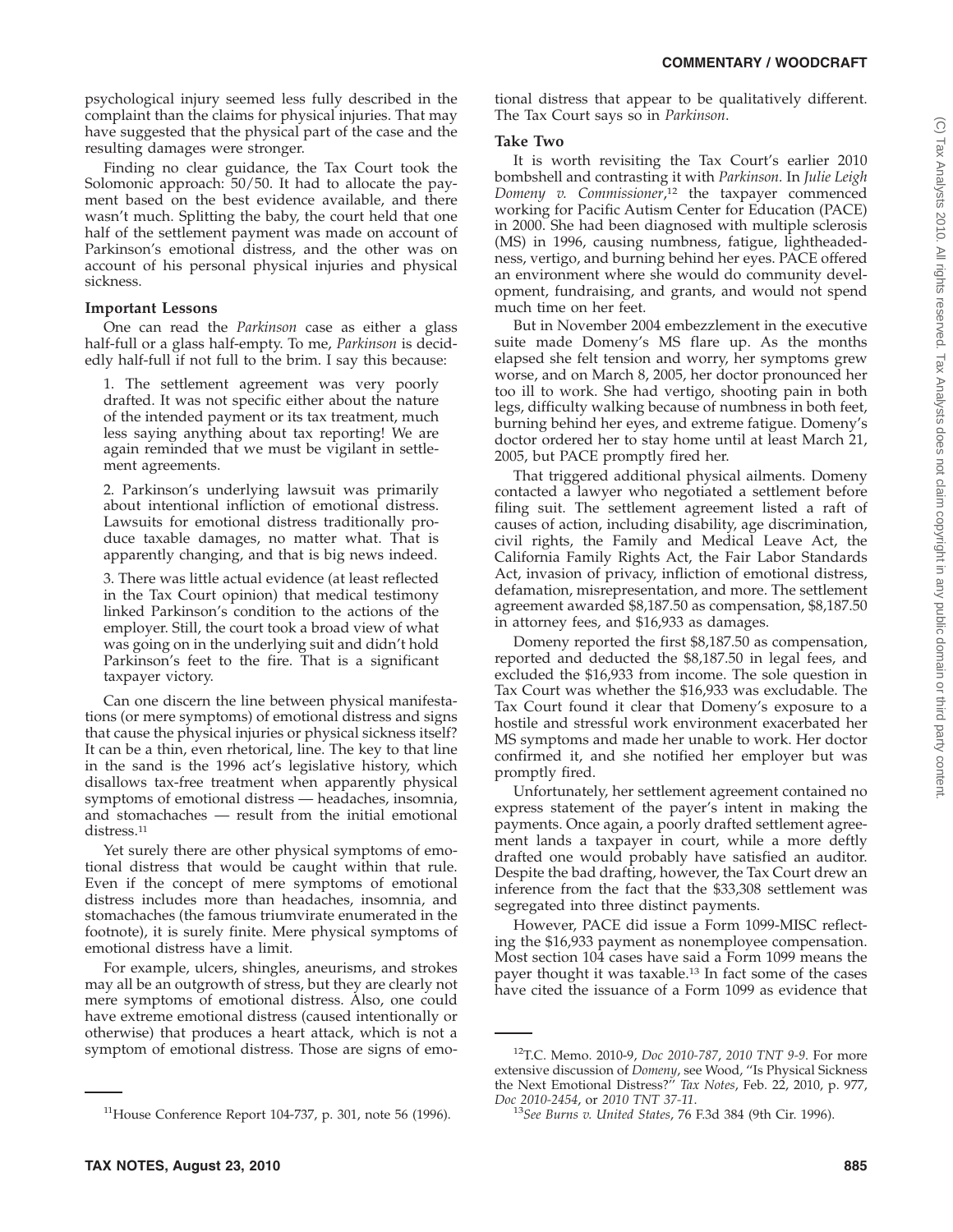#### **COMMENTARY / WOODCRAFT**

the payer thought the payment was income.14 If that were not so, the argument goes, the payer would not have issued the Form 1099. Conversely, some courts have noted that the failure to issue a Form 1099 does not make a payment tax free.15

Of course, one can argue that a defendant's failure to issue a Form 1099 is at least some evidence of its intent. Failing to issue a Form 1099 is more consistent with damages excludable under section 104 than it is with taxable amounts. The IRS instructions to Form 1099- MISC make this point clear: If the payment is excludable you are not supposed to issue a Form 1099.16

However, Judge Gerber found the different tax and reporting treatments demonstrated that PACE was aware that at least part of Domeny's recovery may not have been subject to tax because of the physical illness exclusion. That is a lenient standard, one many plaintiffs could meet. Noting that Domeny had advised PACE of her illness before she was fired, the court concluded that PACE must have taken her physical sickness into account. Linking sickness to injury, the court held the payment to be for ''physical illness,'' which is a physical injury within the meaning of section 104(a)(2).

Interestingly, the Tax Court concluded that her payments were for personal physical *injuries*. Yet a more common-sense nomenclature would be to report Domeny's problems as physical manifestations of her physical *sickness*. Whether the result is labeled as personal physical injuries or personal physical sickness, her health and physical condition worsened because of the employer's actions.

The vast majority of cases do not have compelling facts or convincing proof. Therefore, in *Mumy v. Commissioner*, <sup>17</sup> the Tax Court sounded amused when it noted that Mumy alleged that she suffered anxiety, embarrassment, and humiliation from the harassment, and pain from an employer's pinch. The court concluded that mental anguish, humiliation, anxiety, and embarrassment are simply not personal physical injuries or physical sickness.18

In nontax law, physical problems caused by emotional distress can constitute physical injuries or physical sickness. Ongoing nausea or headaches can amount to physical illness and bodily harm, and even long-term mental

disturbance may be classified as illness.19 Therefore, in *Walters v. Mintec/International*<sup>20</sup> the plaintiff recovered for physical harm caused by emotional distress from an accident. In *Payne v. General Motors Corp.*<sup>21</sup> the court held that constant exhaustion and fatigue from depression constituted physical injuries, a prerequisite to an action for negligent infliction of emotional distress under Kansas law.

Because there is little guidance, and reasonable minds can differ on what qualifies, the IRS often looks to medical records and other evidence to see how sick or injured the plaintiff really was. Even so, it is unclear how one evaluates whether a particular medical problem is a mere symptom of emotional distress (taxable) or a physical sickness or physical injury in its own right (excludable). Yet there is a fundamental difference between physical sickness and physical injury.

As it modifies ''sickness'' in the statute, the term ''physical'' may simply mean that the sickness cannot be mental. Physical sickness can be perceived. Yet until *Domeny* and *Parkinson*, the courts had generally not been flexible. For example, in *Lindsey v. Commissioner*, <sup>22</sup> Lindsey's physician testified that during settlement negotiations from 1995 through 1997, Lindsey suffered from hypertension and stress-related symptoms, including periodic impotency, insomnia, fatigue, occasional indigestion, and urinary incontinence.

Citing no authority, the Eighth Circuit found those to be symptoms of emotional distress, not physical sickness. Many other cases stand for the proposition that mental anguish, humiliation, and embarrassment are not personal physical injuries or physical sickness, but are akin to emotional distress.23 But exactly where you draw the line isn't clear.

#### **Conclusion**

The *Domeny* and *Parkinson* cases seem appropriate in logic and result, and instruct us that:

1. The facts matter and your proof of the facts matter. To exclude a payment on account of physical sickness, you need evidence that you really made the claim and that the payer was aware of it, and at least considered the claims in making the payment.

2. Proving that you were struck isn't part of physical sickness, but proving that you had demonstrable sickness is. You'll need evidence of medical care, and evidence that you were claiming the payer caused your condition or caused it to worsen.

3. The courts and the IRS shouldn't be put in the position of trying to figure out which payments were for which claims. Spend the time to nail down

<sup>14</sup>*See Peebles v. Commissioner*, T.C. Summ. Op. 2006-61 (2006); *Vaughn v. Commissioner*, T.C. Memo. 1992-317 (1992), *aff'd. with-*

<sup>&</sup>lt;sup>15</sup> See Bond v. Commissioner, T.C. Memo. 2005-251 (2005), *Doc* 2005-22075, 2005 TNT 210-16.

<sup>&</sup>lt;sup>16</sup>See Instructions for Form 1099-MISC (2010), which state that a payer should ''not report damages (other than punitive damages)... received on account of personal physical injuries or physical sickness [or] damages received on account of emotional distress due to physical injuries or physical sickness.''

*See* p. 4. 17T.C. Summ. Op. 2005-129 (2005), *Doc 2005-17777*, *2005 TNT*

*<sup>164-8</sup>*. <sup>18</sup>*See* Wood, ''Physical Sickness and the Section 104 Exclusion,'' *Tax Notes*, Jan. 3, 2005, p. 121, *Doc 2004-24100*, or *2005 TNT 2-41*.

<sup>19</sup>*See* Restatement (2d) of Torts section 436A, Comment C (1965), quoted in *Walters v. Mintec/International*, 758 F.2d 73 at

<sup>&</sup>lt;sup>20</sup>758 F.2d 73 (3d Cir. 1985).<br><sup>21</sup>731 F. Supp. 1465, 1474-1475 (D. Kan. 1990).<br><sup>22</sup>T.C. Memo. 2004-113, *aff'd*, 422 F.3d 684 (8th Cir. 2005), *Doc 2005-18306*, *2005 TNT 171-51*. <sup>23</sup>*Mumy v. Commissioner*, *supra* note 17.